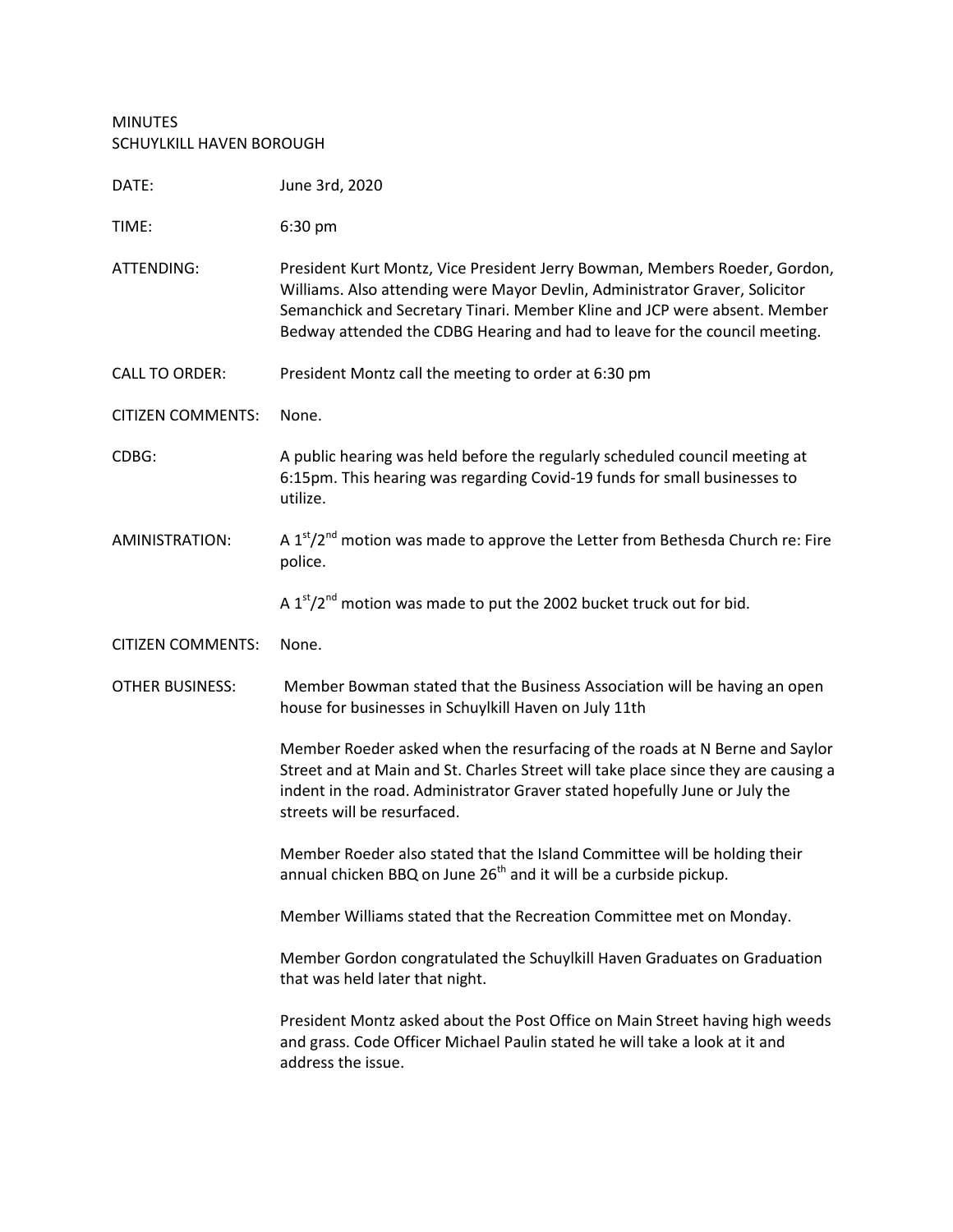ADJOURN: There being no further business, the meeting adjourned at 6:44pm on motion of Gordon/Roeder.

Respectfully Submitted:

Kaitlyn Tinari Borough Secretary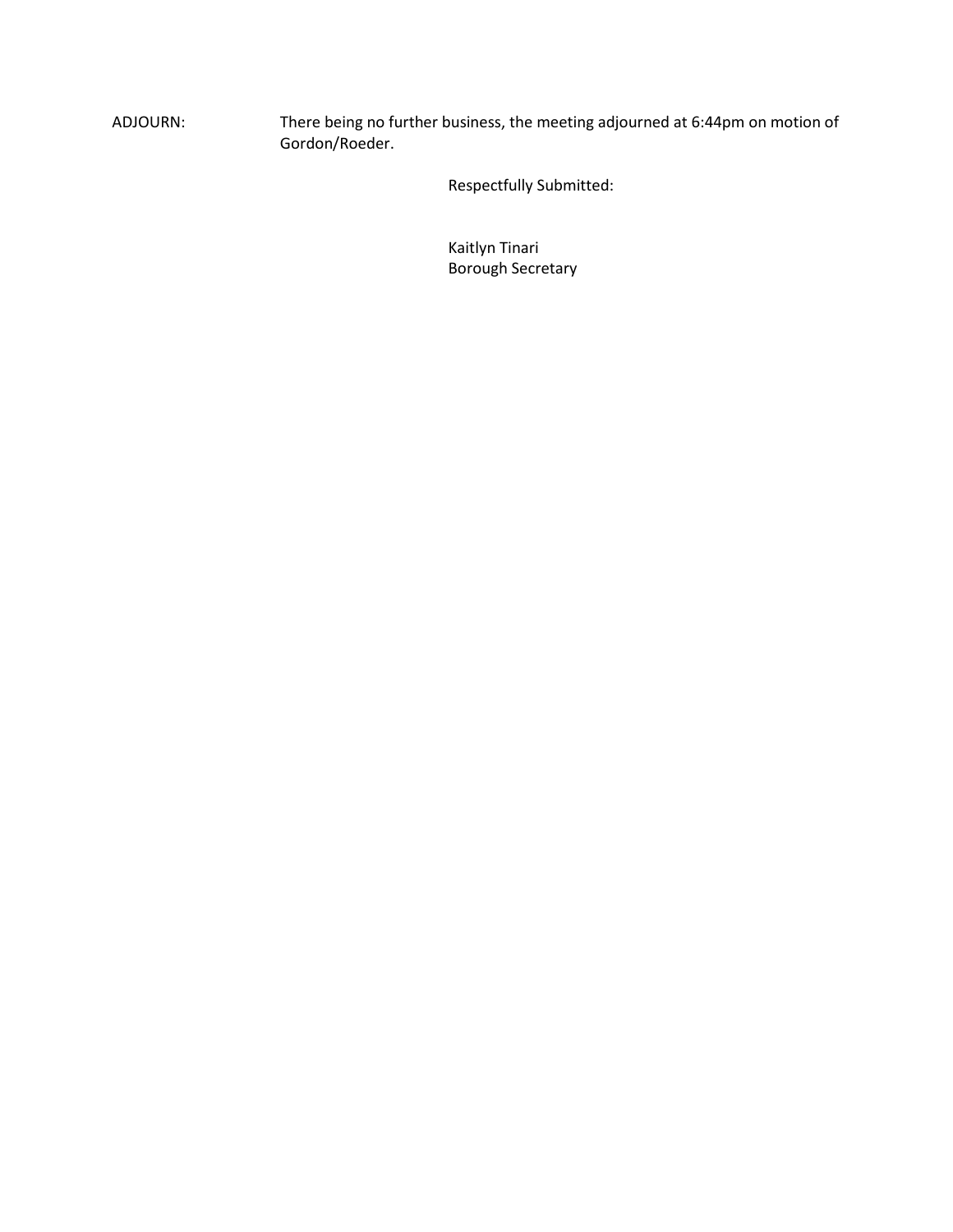## MINUTES SCHUYLKILL HAVEN BOROUGH

| DATE:                    | June 17, 2020                                                                                                                                                                                                                                                                                                                                                                     |
|--------------------------|-----------------------------------------------------------------------------------------------------------------------------------------------------------------------------------------------------------------------------------------------------------------------------------------------------------------------------------------------------------------------------------|
| TIME:                    | 6:30 pm                                                                                                                                                                                                                                                                                                                                                                           |
| PLACE:                   | Island Park Pavilion, Schuylkill Haven                                                                                                                                                                                                                                                                                                                                            |
| ATTENDING:               | President Kurt Montz, VP Jerry Bowman, Members Gordon, Bedway, Williams<br>and Roeder. Also present were Mayor Devlin, Administrator Graver, Solicitor<br>Semanchick, and Secretary Tinari. Member Kline and JCP Welsh were absent.                                                                                                                                               |
| <b>CALL TO ORDER:</b>    | President Montz called the meeting to order at 6:30 pm with the pledge of<br>allegiance followed by a prayer.                                                                                                                                                                                                                                                                     |
| <b>CITIZEN COMMENTS:</b> | None.                                                                                                                                                                                                                                                                                                                                                                             |
| MINUTES:                 | On motion of Gordon/Roeder the minutes from May 6th <sup>th</sup> and May 20 <sup>th</sup><br>meetings were approved.                                                                                                                                                                                                                                                             |
| <b>TAX COLLECTOR:</b>    | The Tax Collector's report in the amount of \$124,817 was approved on motion<br>of Gordon/Roeder.                                                                                                                                                                                                                                                                                 |
| <b>TREASURER'S RPT:</b>  | Gloria Ebling, Treasurer, presented Council with the May 2020 Treasurers'<br>report. On motion of Bowman/Roeder Council approved this report.                                                                                                                                                                                                                                     |
| <b>BILLS:</b>            | The following bills were approved for payment on motion of Roeder/Bowman:<br>General \$320,054.54; Electric \$449,050.78; Water \$130,195.19; Sewer<br>\$202,545.29 for a total of 1,101,845.80                                                                                                                                                                                   |
| <b>CORRESPONDENCE:</b>   | A thank you card was given to council from council member Roeder for the<br>sympathy flowers council had sent her due to a family member passing.                                                                                                                                                                                                                                 |
| ADMINISTRATION:          | On motion of Roeder/Bowman Council approved the May transfers.                                                                                                                                                                                                                                                                                                                    |
|                          | On motion of Roeder/Bowman Council approved the May highway aid transfers.                                                                                                                                                                                                                                                                                                        |
|                          | Administrator Graver presented to Council a Peak Shaving Project which will put<br>generators at our substation where if the generators the put in and there was a<br>power outage in town it would be able to power the whole town from the<br>generators. Administrator Graver asked for an electric committee meeting to<br>take place to discuss more about this opportunity. |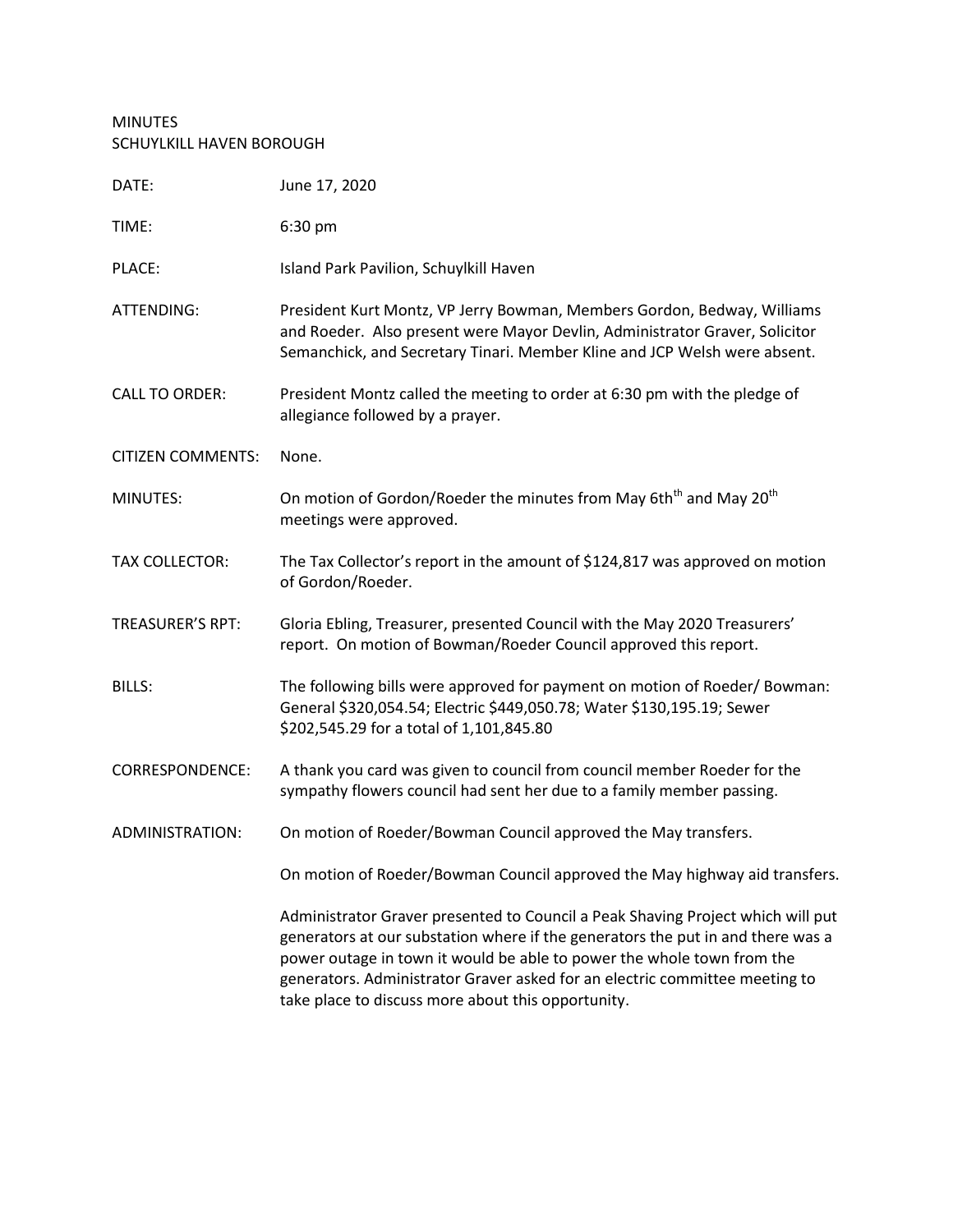Administrator Graver presented to Council a Street Light Led Proposal. This would allow 600 street lights in Schuylkill Haven to be replaced with LED bulbs. This will be a cost around \$4,000 a month for a 12 year period. Administrator Graver asked for an electric committee meeting to take place to discuss more about this opportunity.

On motion of Roeder/Bedway council approved as letter from Island Committee regarding their upcoming events.

On motion of Roeder/ Gordon Council approved a bid for our 2002 Freightliner Bucket Truck from Summerhill Borough in the amount of \$30,000.00. We also received a bid from Doug Naftzinger Auto Wrecking & Used Car Sales in the amount of \$4,277.00

On motion of Bowman/Williams Council approved to cancel out July 1st meeting due to the holiday.

OLD BUSINESS: None.

NEW BUSINESS: Vice President Bowman informed Council about Vick Norris's request to paint the town. On motion of Roeder/Williams this was approved.

> President Montz asked about allowing fire pits in the borough. He requested this discussion go to Code Committee for further discussion.

Mayor Devlin stated that our part-time police officer Destiny will be leaving as she as offered a full time position in another township. Mayor Devlin asked if council would hire the second candidate for the part-time position on motion of Bowman/Bedway to hire the second candidate that previously applied.

OTHER BUSINESS: Council member Roeder stated that the patching on Schuylkill Street and Main Street it much better.

> Council Member Williams stated that the softball tournaments will be held on Saturday June 19<sup>th</sup>. He also thanked Michael about the code issue at 54 Schumacher Avenue.

Vice President Bowman asked a question regarding the railroad property.

Mayor Devlin stated that the Island Committee met and stated that the Amphitheater design is moving forward.

EXECUTIVE SESSION: An executive session was held after the regularly scheduled council meeting regarding personnel.

ADJOURN: There being no further business, the meeting adjourned at 7:05 pm on motion of Gordon/Williams.